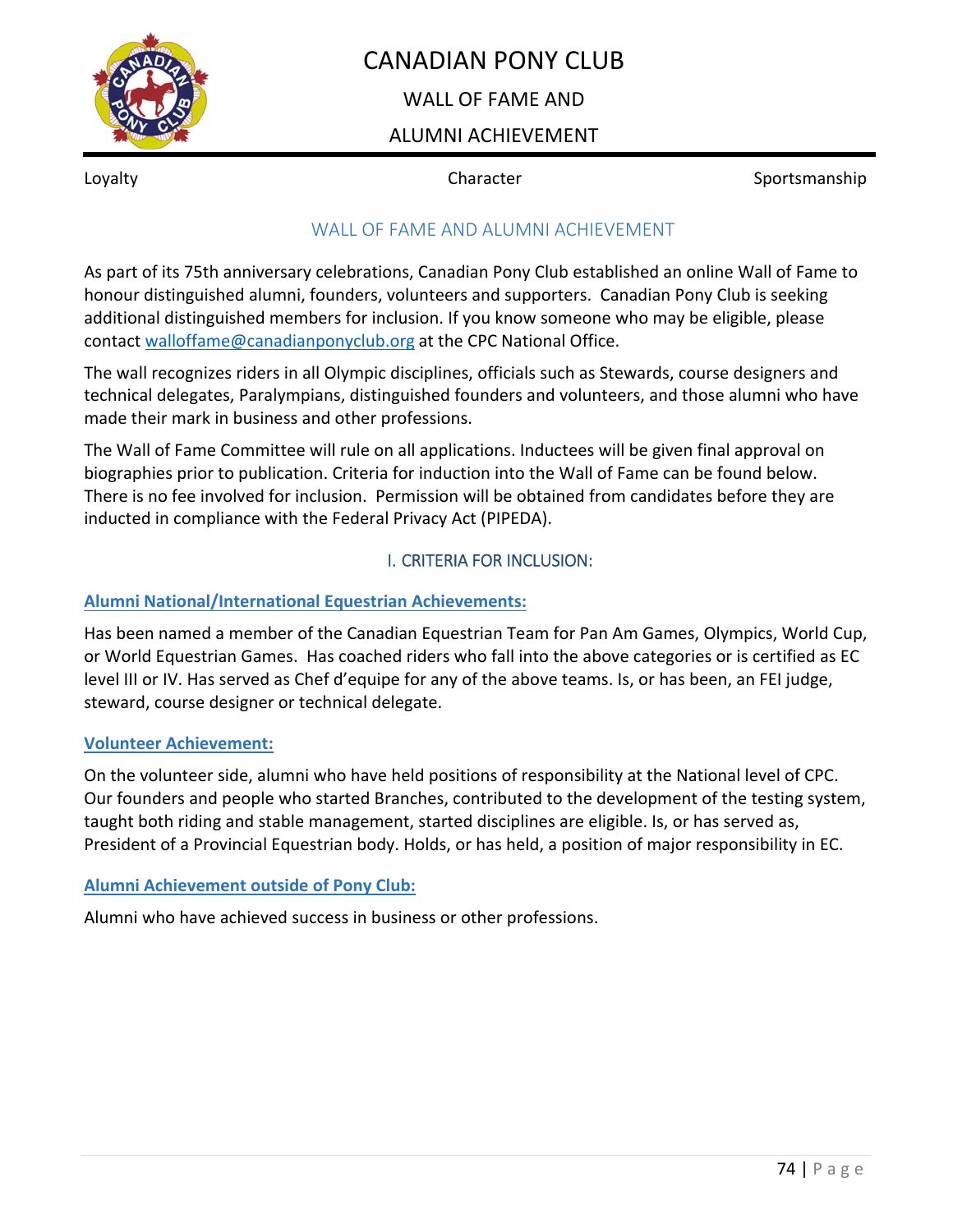

# CANADIAN PONY CLUB

WALL OF FAME AND

# ALUMNI ACHIEVEMENT

Loyalty **Sportsmanship** Character **Sportsmanship** 

#### II. AWARD APPLICATION FORM

Use this form to fill out information for the candidates to the Canadian Pony Club Wall of Fame and Alumni Achievement.

| 1.  | Name:                                                |                     |                    |                 |     |
|-----|------------------------------------------------------|---------------------|--------------------|-----------------|-----|
| 2.  | Address:                                             |                     |                    |                 |     |
| 3.  | Phone #:                                             |                     | E-mail:            |                 |     |
| 4.  | Maiden Name:                                         |                     |                    |                 |     |
| 5.  | Member of branch(s):                                 |                     |                    |                 |     |
| 6.  | Region:                                              |                     |                    |                 |     |
| 7.  | Approximate dates of<br>membership:                  |                     | From:              | To:             |     |
| 8.  | Highest testing level achieved:                      |                     |                    |                 |     |
| 9.  | What disciplines did you participate in Pony Club?   |                     |                    |                 |     |
|     | D Rally $\Box$                                       | $C$ Rally $\Box$    | $A/B$ Rally $\Box$ | Dressage $\Box$ | PPG |
|     | Quiz $\Box$                                          | Show Jumping $\Box$ | Tetrathlon U       |                 |     |
| 1 O | A akiawanganta in Damu Club ng ang adult anyaluntaan |                     |                    |                 |     |

10. **Achievements in Pony Club as an adult or volunteer:** 

Please tell us about your contributions to Pony Club. For example, have you held positions at the Branch, Region or National levels? Please list below: If you need more space, just hit return and expand this section.

#### 11. **Achievements as a rider:**

Have you been named to the Canadian Equestrian Team for the Pan American Games, World Cup, World Equestrian Games, Olympics, Paralympics or other comparable international competition? Please list the discipline(s), years in which you competed, and, if possible, the name of the horse(s) you rode. Please list medals won placings, etc. Please DON'T be modest! This is not the place. As well, please tell us if you did this while still a member of Pony Club.